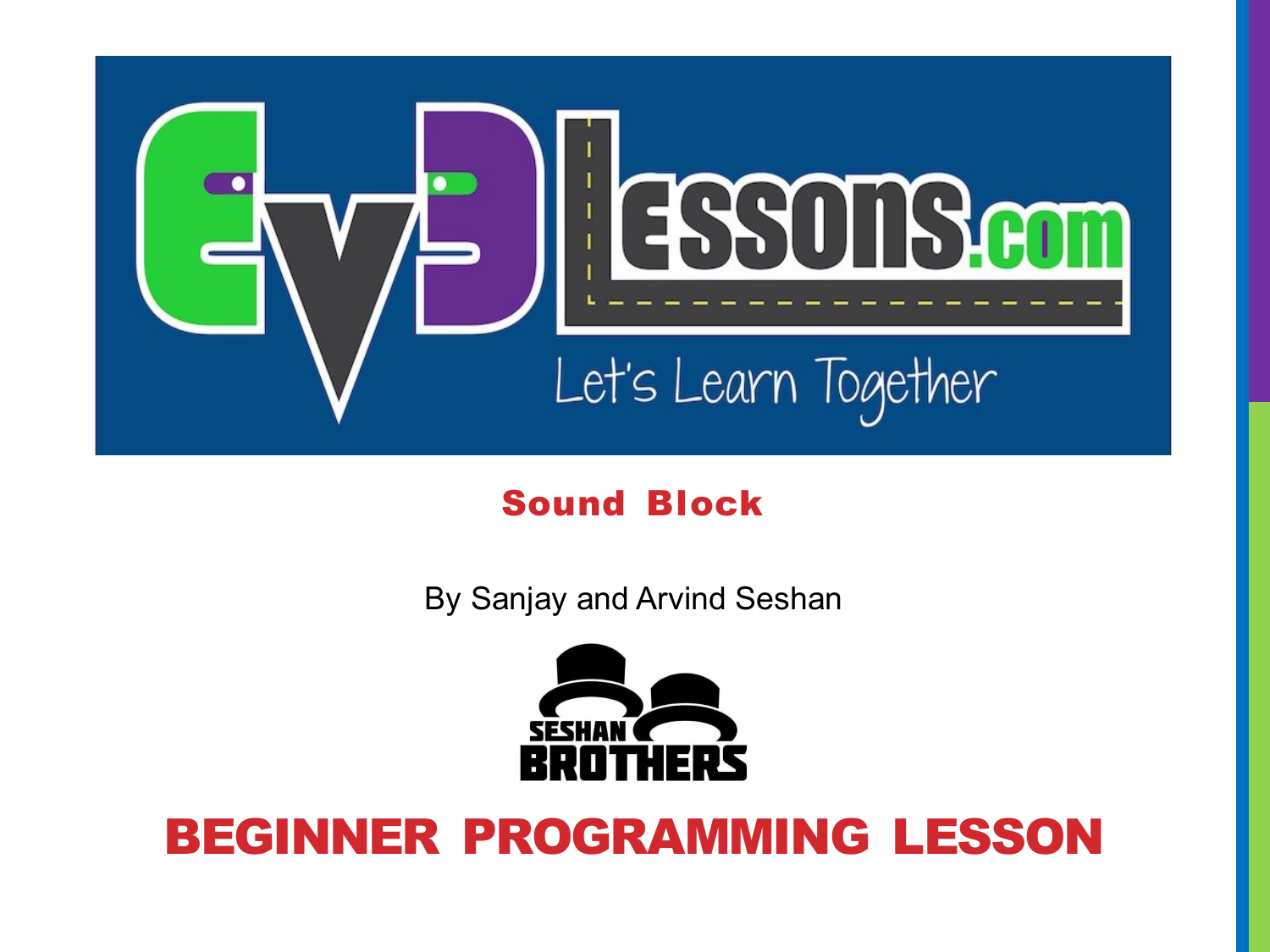### LESSON OBJECTIVES

- **1. Learn to use the Sound Block**
- **2. Understand why the Sound Block can be useful in programming**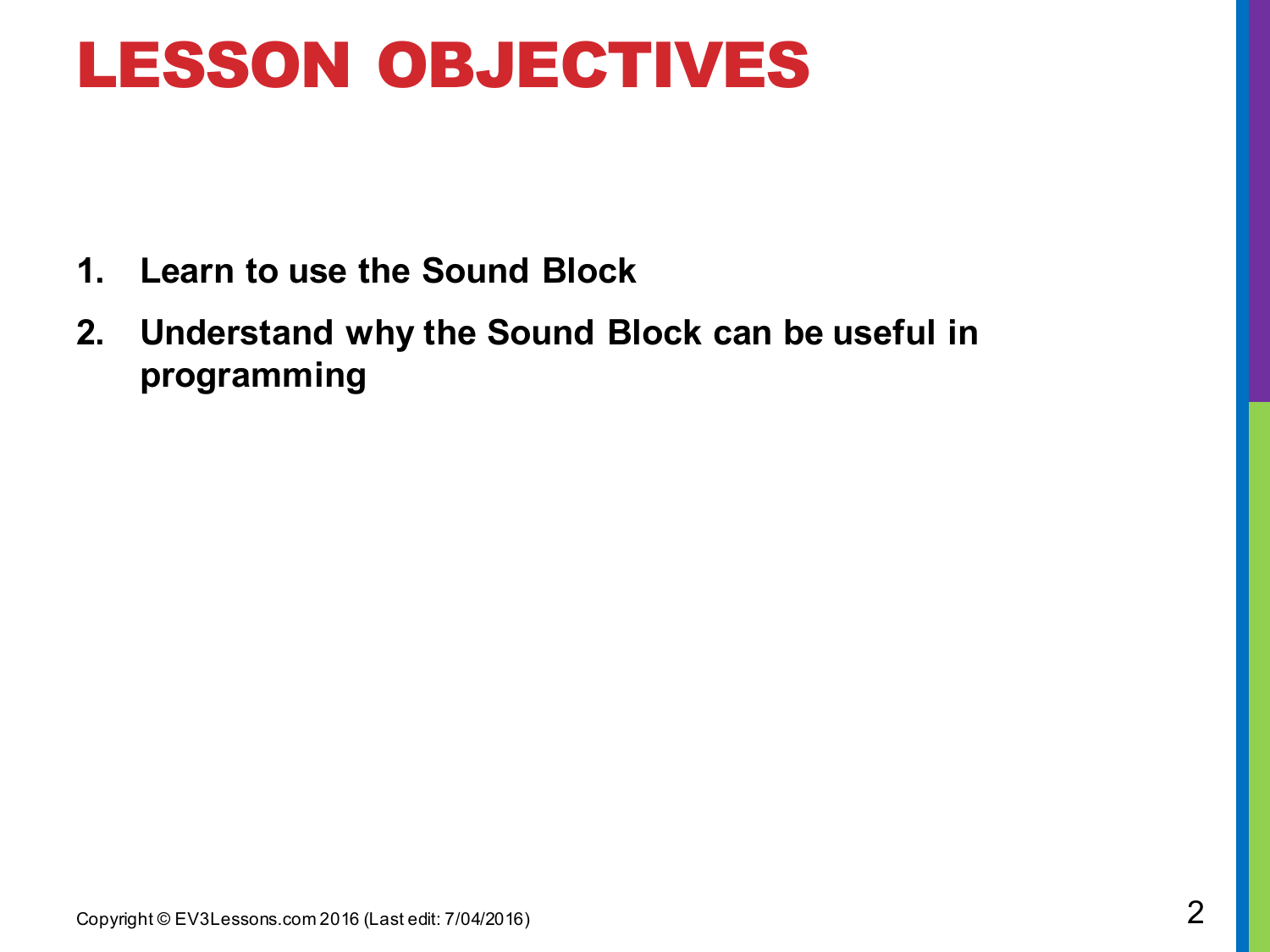# SOUND BLOCK

- The Sound Block plays sounds to the EV3
- You can play files, tones, and notes
- Located in Green Tab

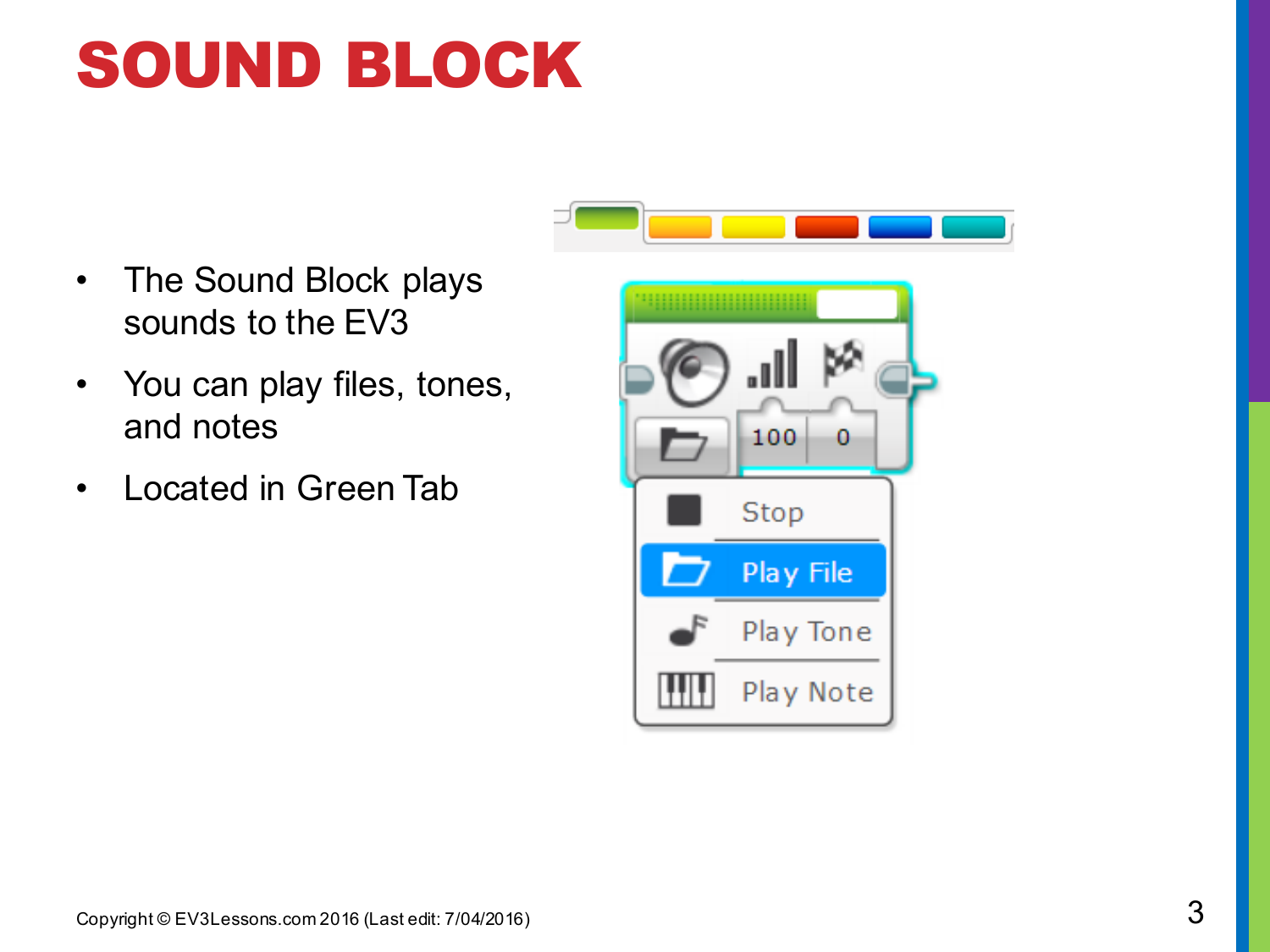# MORE ON SOUND BLOCKS

- **Four Modes**
- **Stop**
	- Stop playing any sounds
- **Play File**
	- Play a .rsf sound file
	- This is used for playing sounds (eg. Hello)
- **Play Tone**
	- Play any music note (eg. D, D#)
	- Also plays custom frequencies via a data wire
- **Play Note**
	- Play a key on a piano







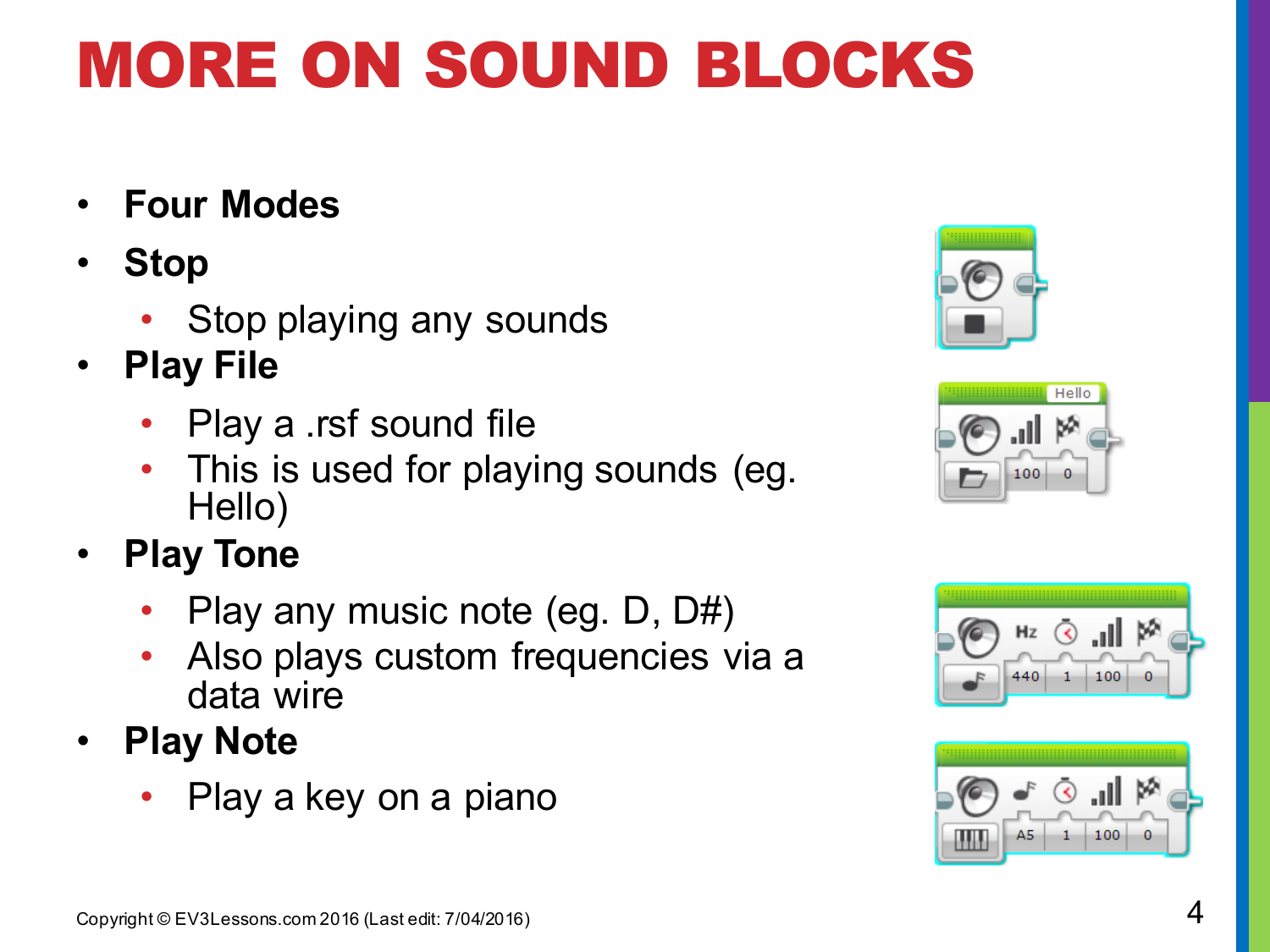



- A. Volume of sound
- B. Wait for the sound to finish before moving on
- C. Sound file name
- D. Frequency/Note of sound
- E. Duration of sound
- F. Piano note to play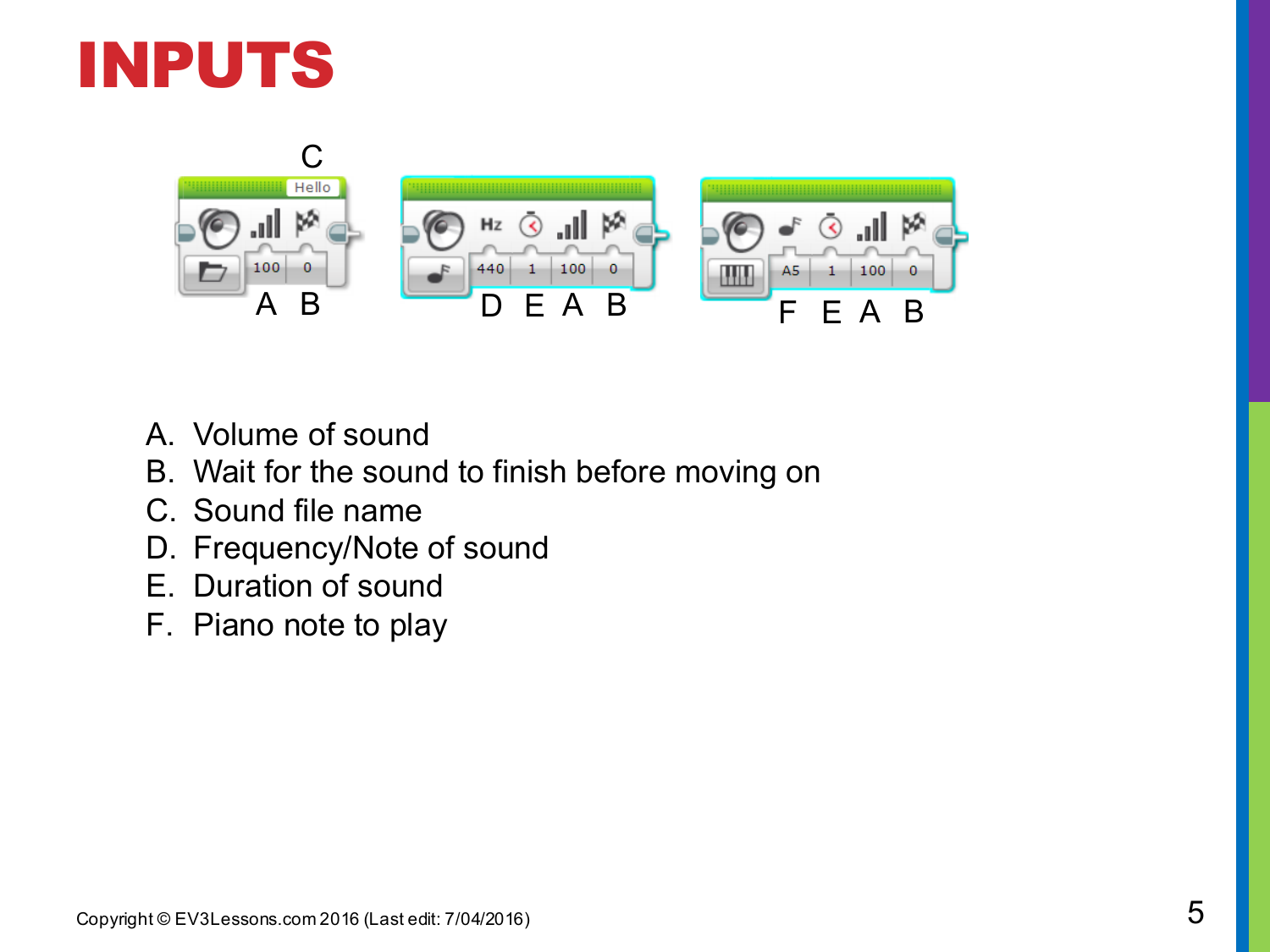# SOUND BLOCK CHALLENGE 1

- **Make a program that plays hello after you press the touch sensor**
- **Hints:**
	- You will have to use a wait block
	- You will have to use the sound block in File mode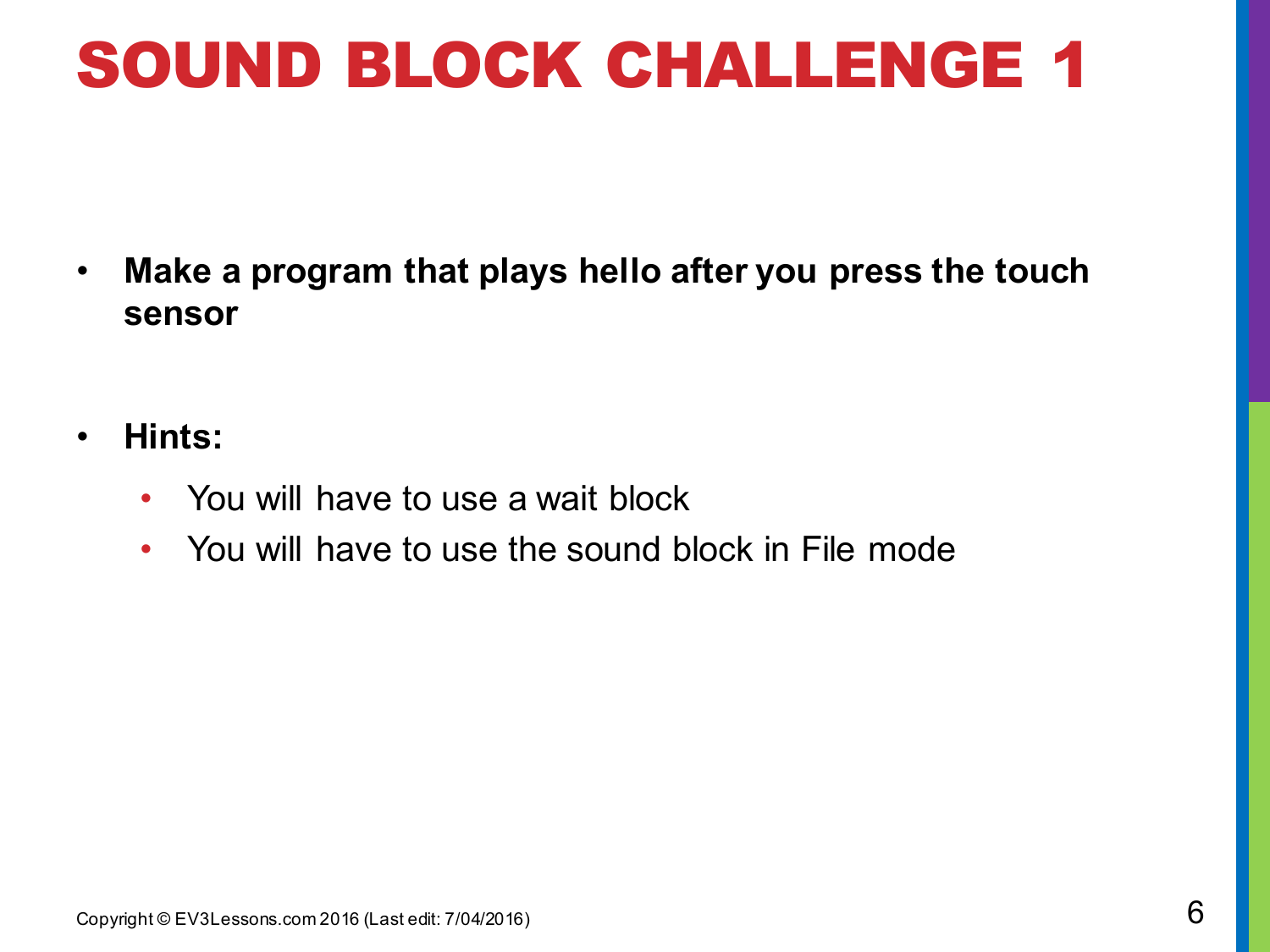# CHALLENGE 1 SOLUTION

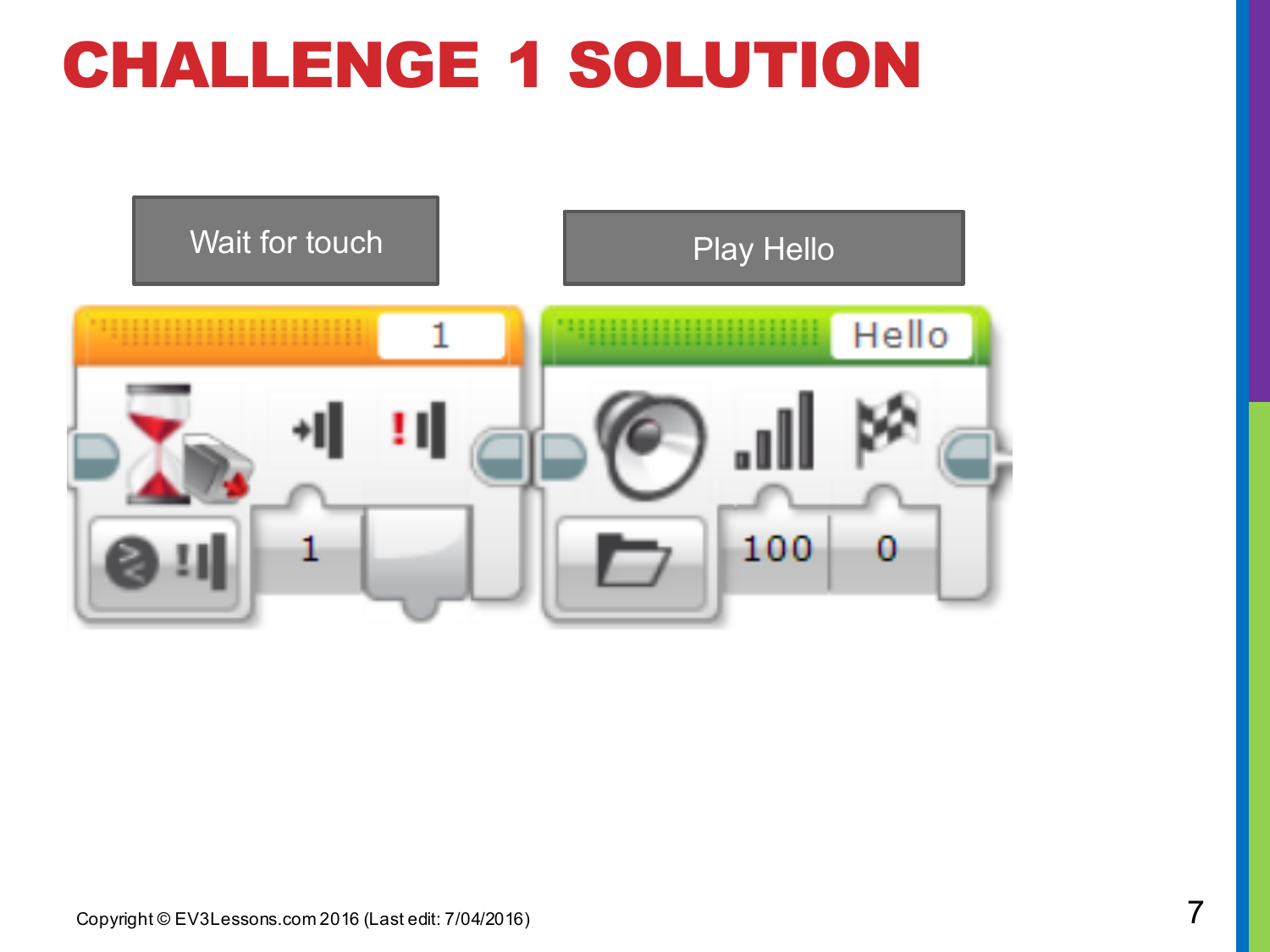# SOUND BLOCK CHALLENGE 2

- **Pick up your robot and place it on different colors. Check if the color sensor reads black. If so, have the robot say "black". If the color sensor sees red, have the robot say "red"**
- **For any other color, play a note of your choice for 0.01 seconds**
- **Make sure that the sound waits for completion**
- **Repeat this forever**

• **Bonus Challenge: Can you the above while having the robot move? Have the robot drive over different colors to test your code**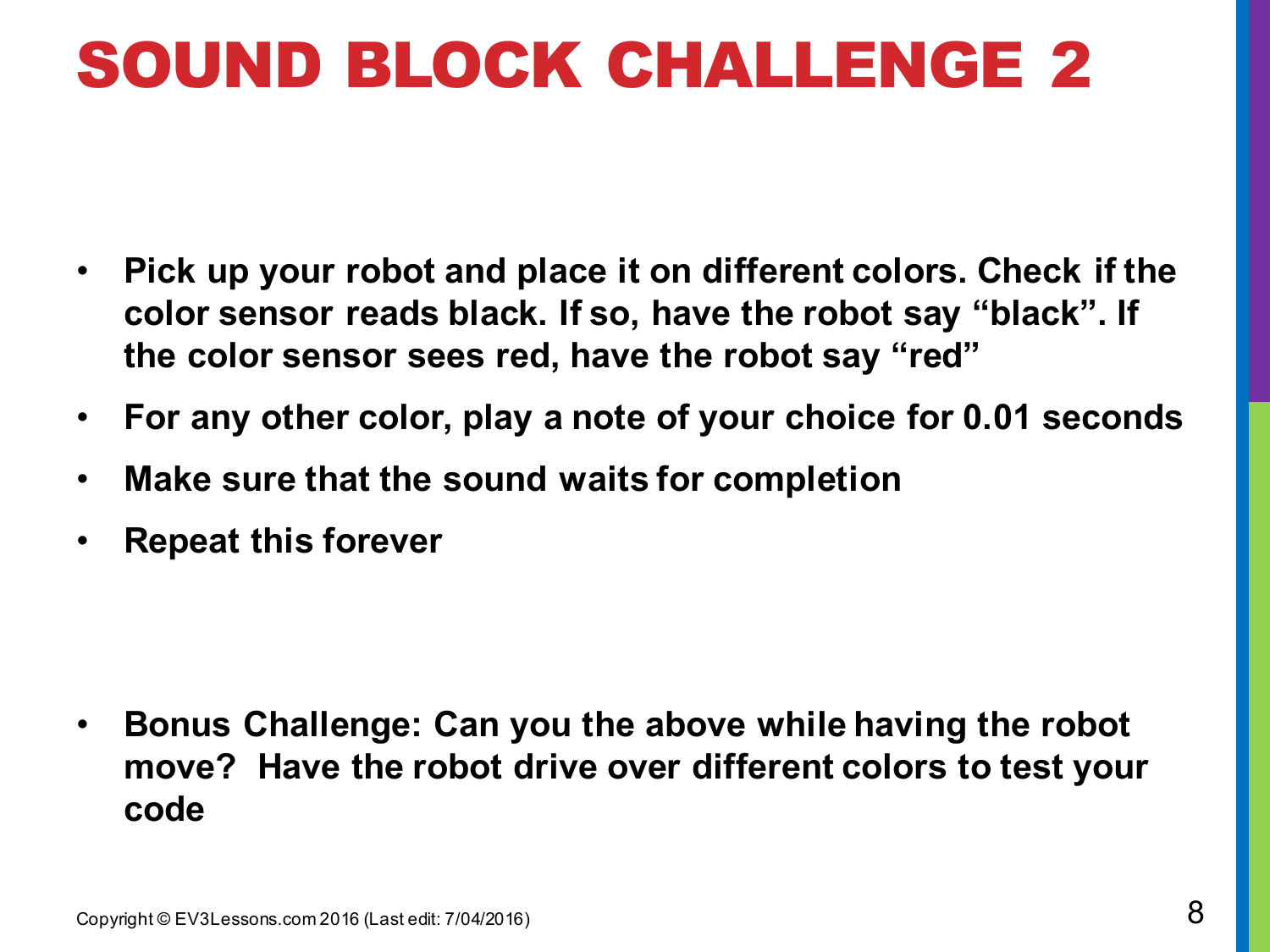### CHALLENGE 2 SOLUTION

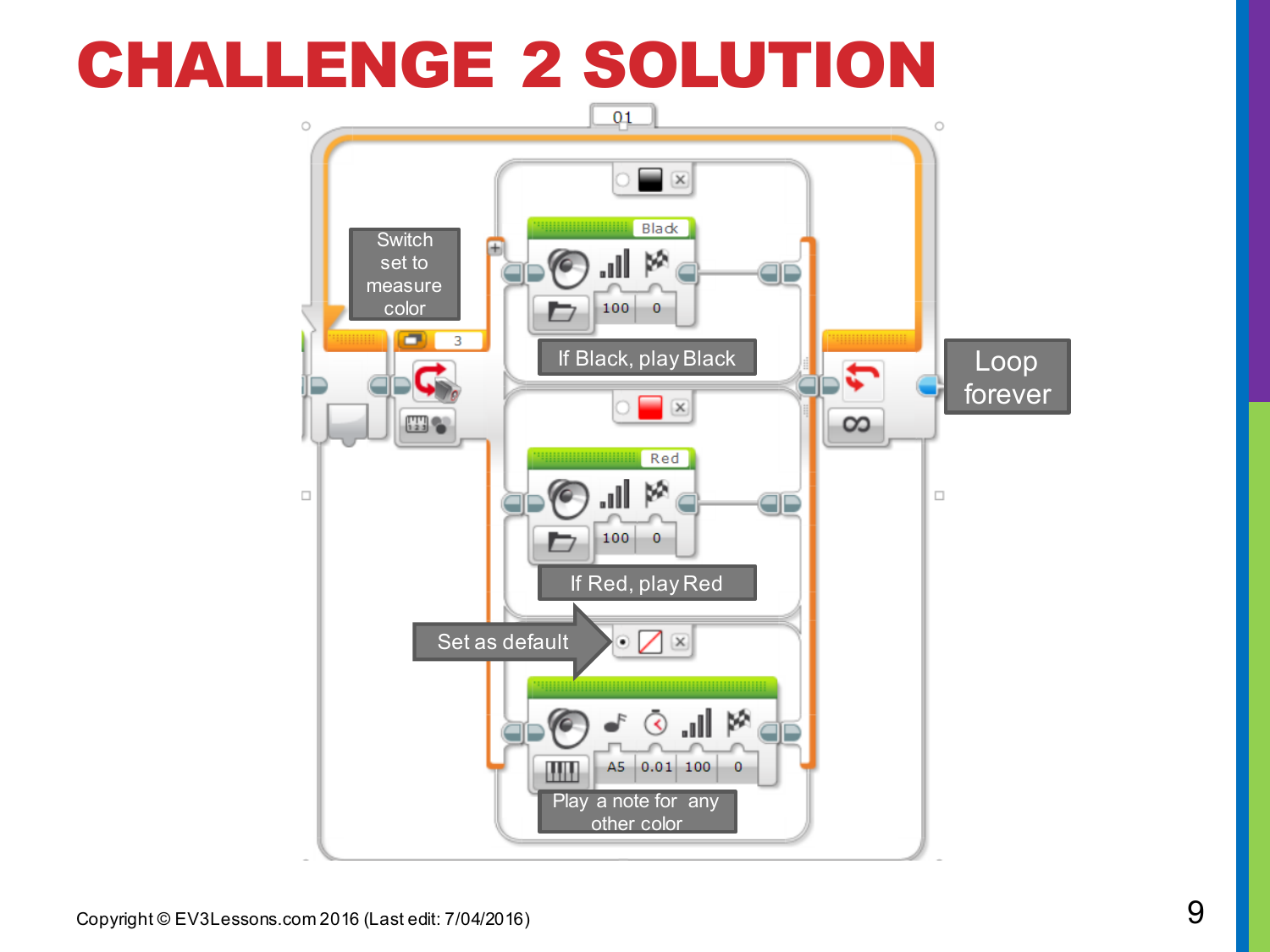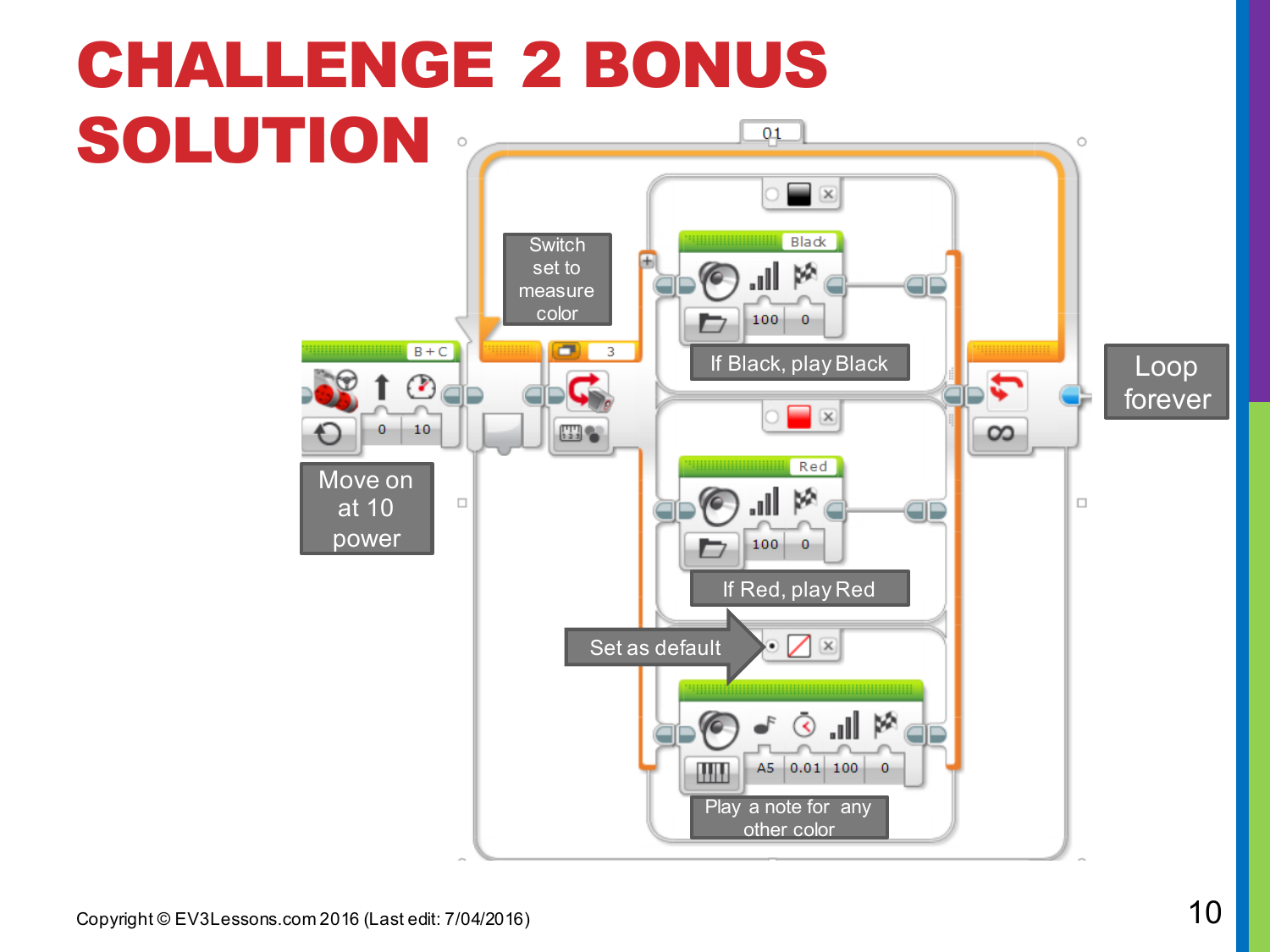## ADDITIONAL CHALLENGES

- **Add more colors to the switch so that as the robot drives over additional colors, it say "green", "blue", "yellow", etc.**
- **Make the code stop after the robot detects 5 colored bands**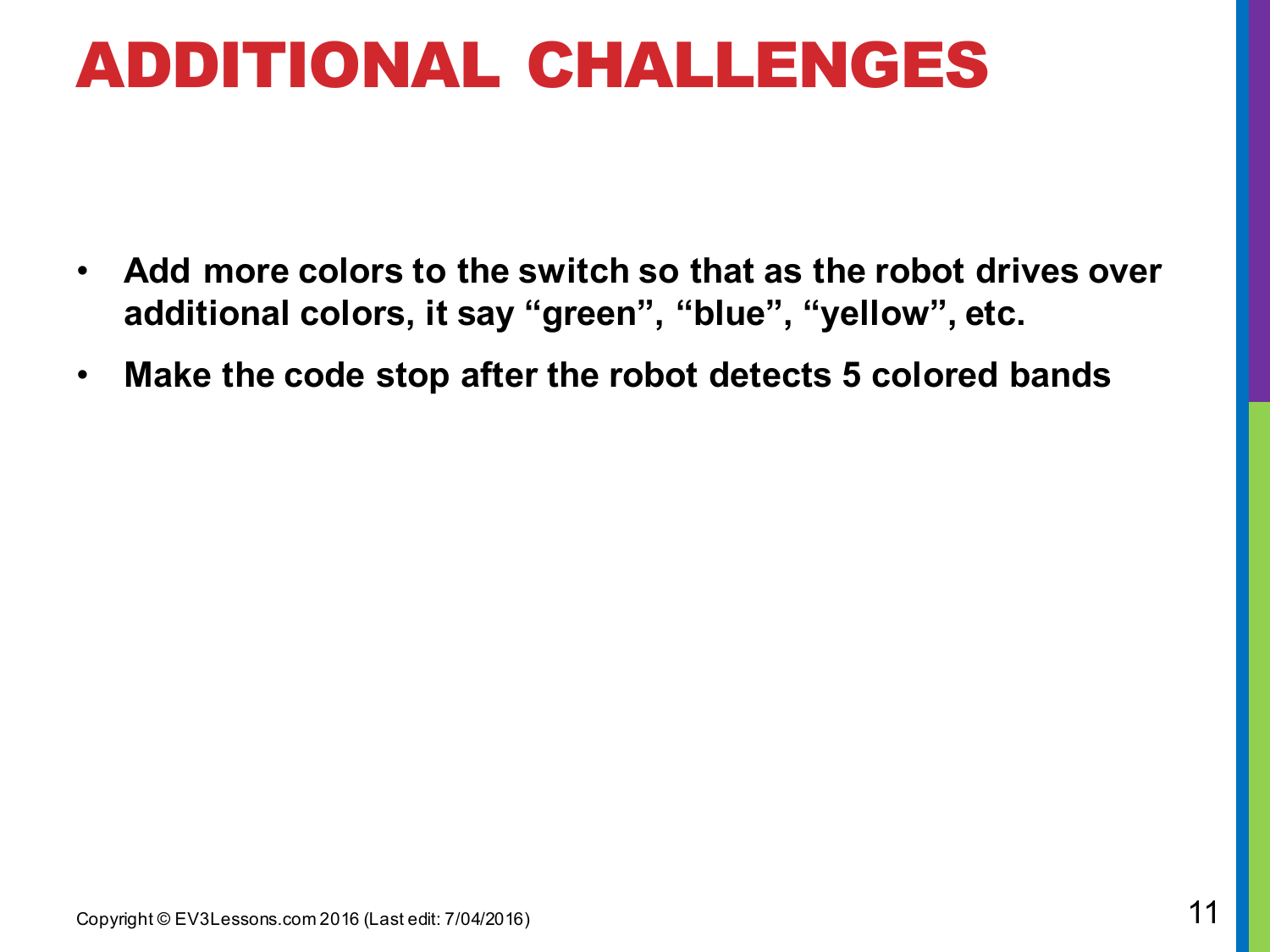# DISCUSSION GUIDE

#### **Why might you want to know how to use the sound block?**

- You might want to know what part of the code you are at. See Debugging lesson in Intermediate
- The sound block is a fun way to add emotion to your robot
- You can use sounds to interact with the user in a game by saying "good job", "game over", etc.